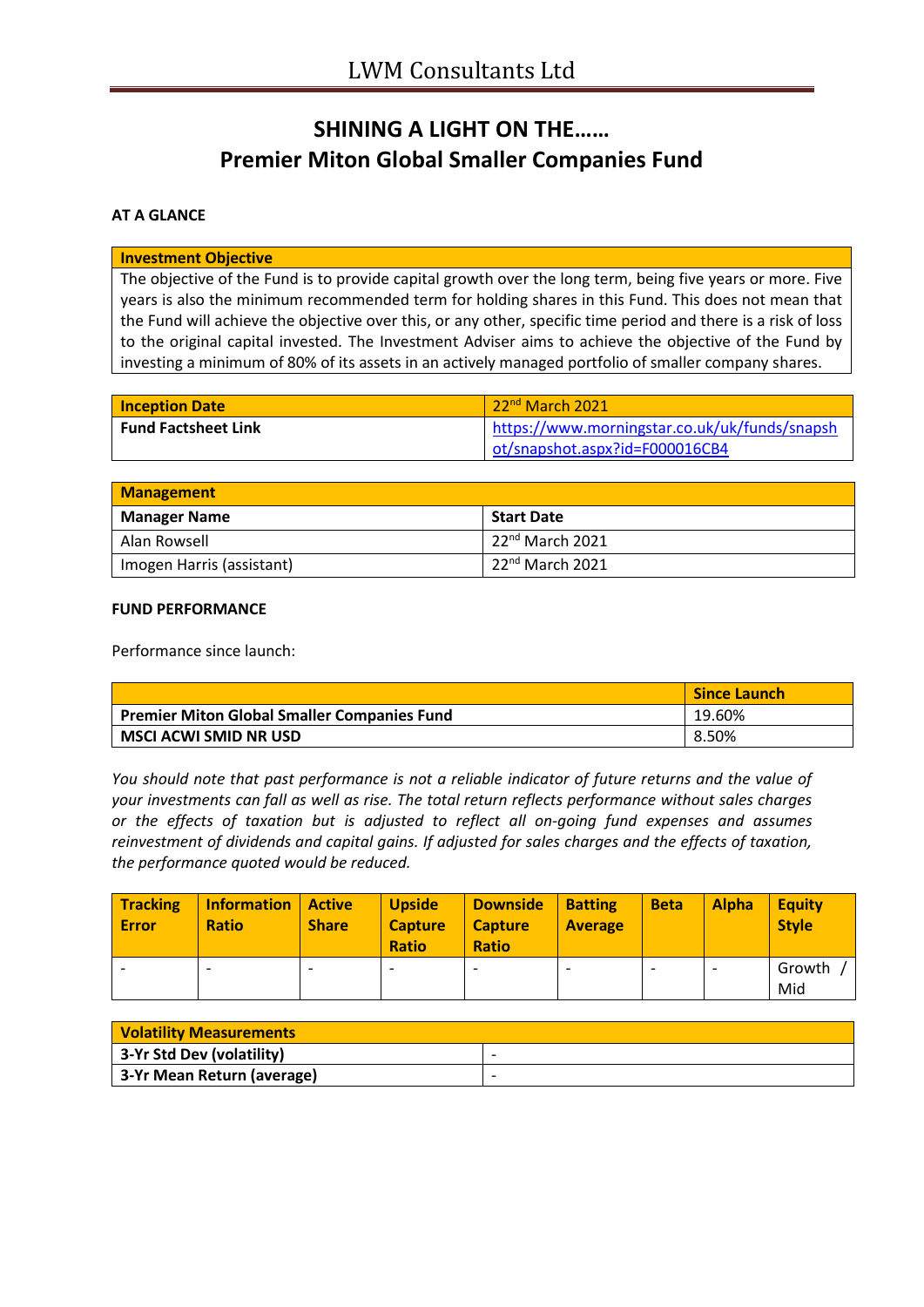## LWM Consultants Ltd

| <b>Investment Style Details</b> |        |  |
|---------------------------------|--------|--|
| Giant                           | 0.00%  |  |
| Large                           | 3.69%  |  |
| Medium                          | 49.01% |  |
| Small                           | 42.95% |  |
| Micro                           | 4.04%  |  |

| Top 5 Holdings - 50 Equity Holdings |                               |       |
|-------------------------------------|-------------------------------|-------|
| Cactus Inc Class A                  | Energy                        | 3.00% |
| Western Alliance Bancorp            | <b>Financial Services</b>     | 2.89% |
| Crocs Inc                           | <b>Consumer Cyclical</b>      | 2.77% |
| Primerica Inc                       | <b>Financial Services</b>     | 2.76% |
| Shutterstock Inc                    | <b>Communication Services</b> | 2.74% |

| <b>Top 5 Sectors</b>      |        |  |
|---------------------------|--------|--|
| Industrials               | 20.44% |  |
| Technology                | 16.78% |  |
| <b>Consumer Cyclical</b>  | 13.66% |  |
| <b>Financial Services</b> | 11.64% |  |
| <b>Basic Materials</b>    | 8.87%  |  |

| <b>Top 5 Regions</b> |        |  |
|----------------------|--------|--|
| <b>United States</b> | 49.58% |  |
| United Kingdom       | 18.29% |  |
| South Korea          | 4.59%  |  |
| Japan                | 4.06%  |  |
| Australia            | 3.50%  |  |

### **UPDATE….**

The challenge for any fund manager is to leave a successful franchise and start a new one. Alan Rowsell left the successful abrdn Global Smaller Companies Fund to set up a new fund at Premier Miton. Imogen Harris worked as an analyst on the team with Alan, and left at the same time to become the Assistant Manager. abrdn have not replaced Alan and just incorporated the management into the existing management structure. Their argument is that the strategy starts with the matrix and is very much fixed. They would also argue that it is difficult for a new fund manager to come on board as they would need to have to adjust to a different way of thinking.

This then leads to the question as to whether the performance is a mix of the matrix and the fund manager. If this is the case and you take away the matrix, can a fund manager deliver the same and better performance on their own? Alan, with Imogen, clearly think they can, and have started well. They may well have taken elements of the matrix and built their own version, as they talk about a quant screening system which scores companies on quality and momentum. From this it creates a basket of companies where they do deep research.

High quality for them covers areas like sustainable competitive advantage, high barriers to entry, pricing power, strong balance sheet and proven management. They also want to see earnings momentum. The scoring system is overlaid with sector and factor trends and macro view.